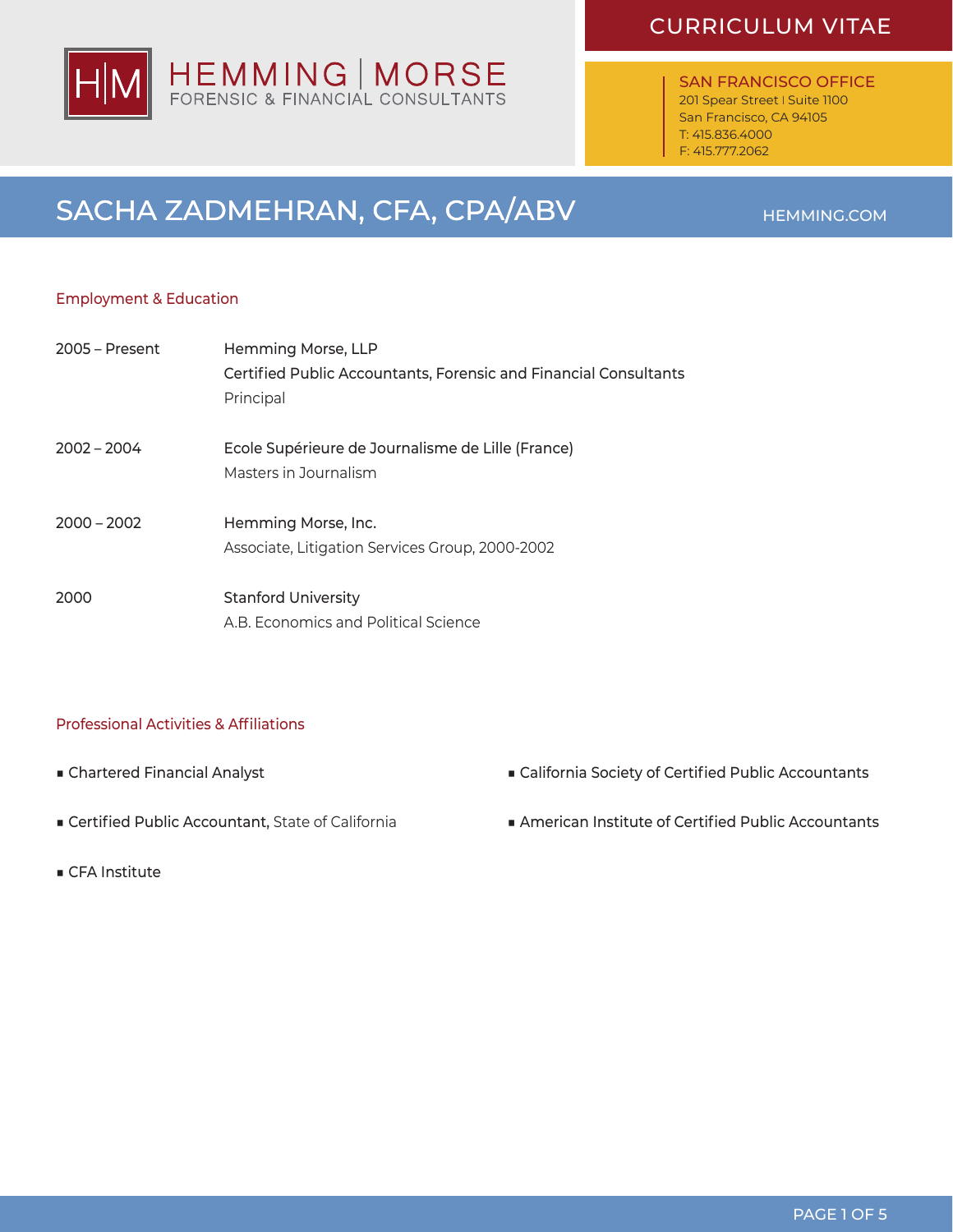

SAN FRANCISCO OFFICE 201 Spear Street | Suite 1100 San Francisco, CA 94105 T: 415.836.4000 F: 415.777.2062

# SACHA ZADMEHRAN, CFA, CPA/ABV **HEMMING.COM**

### Publications

■ "Rule of Thumb No More" The Witness Chair, Spring 2011, Issue 55

### **Teaching**

- Adjunct Professor, Golden Gate University
- Introduction to Financial Forensic Accounting, 2011 to 2017
- Economic Damages, Summer 2011

### Presentations

■ "Alter Ego Theory and Case Study" CALCPA Forensic Services Joint Meeting November 17, 2016, Los Angeles

■ "Alter Ego" AICPA TV, February 1, 2018

#### **Testimony**

■ Newnes vs. F&M/FMT (2018)

 Superior Court of California, County of Los Angeles, Southern District, Case No. NC061713

### Trial Arbitration

- Testified in arbitration, in dispute related to buyout among members of Redefining Space Home Staging, LLC, a start-up.
- ■ Morena v. Tesla (2022)

 Testified in deposition as to the valuation of RSUs and stock options. Rebutted Defendant expert's damage analysis.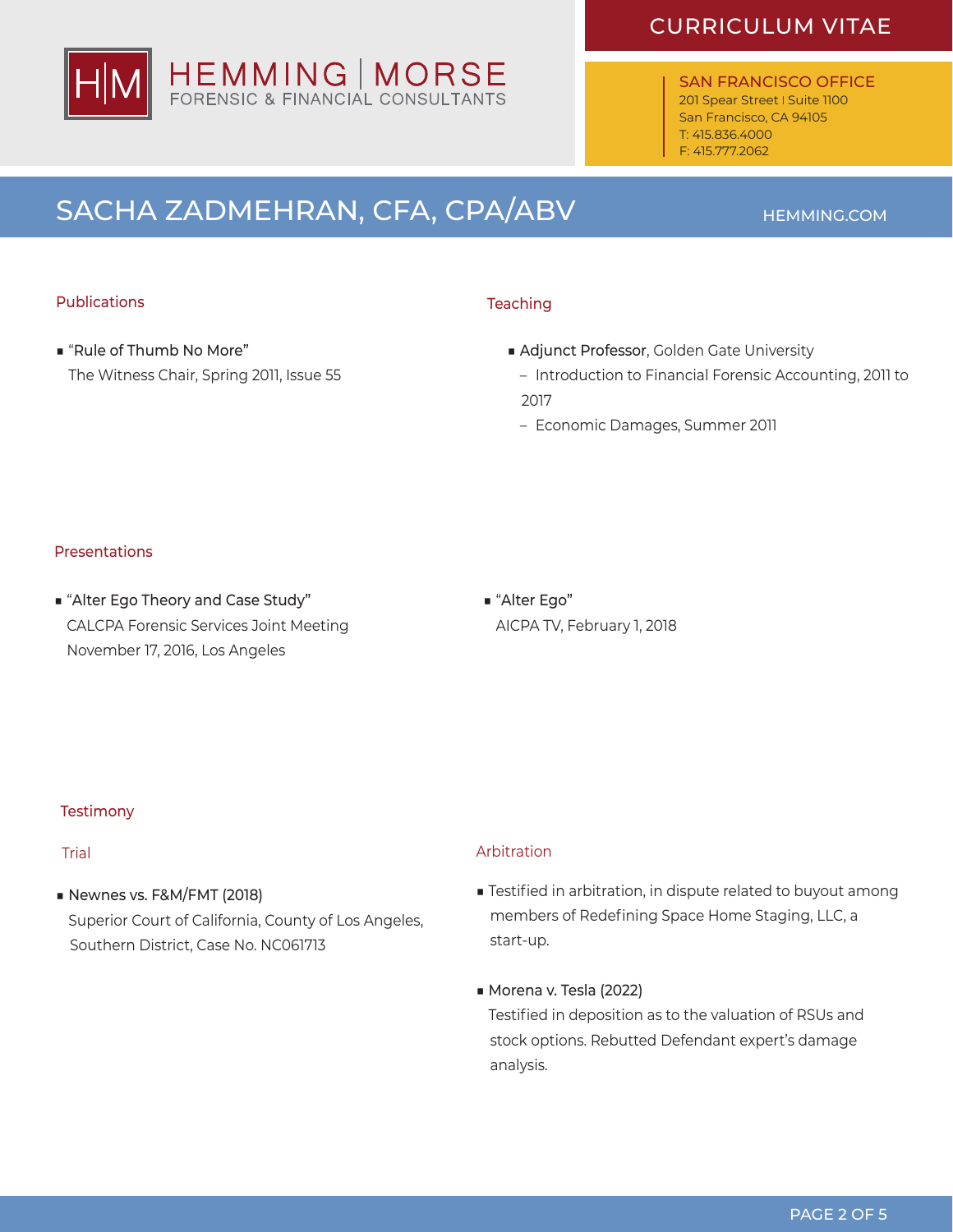SAN FRANCISCO OFFICE 201 Spear Street | Suite 1100 San Francisco, CA 94105 T: 415.836.4000 F: 415.777.2062

# SACHA ZADMEHRAN, CFA, CPA/ABV **HEMMING.COM**

HEMMING | MORSE<br>FORENSIC & FINANCIAL CONSULTANTS

#### Selected Experience

### Securities Litigation

- Consulted on litigation strategies for top law firms. Performed financial statement and accounting analysis to advise on probabilities of success. Used income, comparative company and asset valuation models to estimate ranges of expected damages.
	- Modeled the short and long-term effects of the fake accounts scandal on Wells Fargo's profitability. Estimated potential damages. Developed and presented recommendations to the client.
	- Analyzed financial statements of a publicly-traded deathcare company. Modeled cash flows to prove its nature as a Ponzi scheme. Revalued share price based on sustainable level of distribution. Estimated potential damages. Developed and presented recommendations to the client.
	- Modeled and stress-tested Volkswagen's income, cashflows and balance sheet, under various scenarios in connection with the emissions scandal. Estimated potential damages. Developed and presented recommendations to a panel of attorneys representing the consolidated complaint.
- Performed event studies to assess efficiency of market for stocks at issue in litigation. Consulted on materiality of alleged misstatements to the entities financial statements. Drafted expert reports. Rebutted opposing expert reports and event studies.

### Business Valuation and Transaction Advisory

- Consulted on buy/sell decisions for owners and potential acquirers of private entities. Valued entities using income, comparative company and asset approaches to support acquisition or divestiture decision. Performed scenario and sensitivity analyses.
	- Consulted on acquisition of a non-profit robotics foundation by a multinational automobile manufacturer. Valued the acquired and remainder entities under various deal structures.
	- Consulted with owners of regional grocery business seeking to divest. Valued business interest.
	- Consulted with owners of agricultural concern seeking to divest, in connection with dispute. Valued business interest.
	- Consulted with owners of regional machine shop in contemplation of sale. Valued business interest.
- Reviewed and critiqued the valuations and resulting impairment analyses relating to the debt portfolio of a large Business Development Company. Drafted report.
- Reviewed and critiqued the valuations underlying a VC portfolio of healthcare start-ups over time. Identified unreasonable assumptions and flaws in the application of income and market methods of business valuation. Drafted report.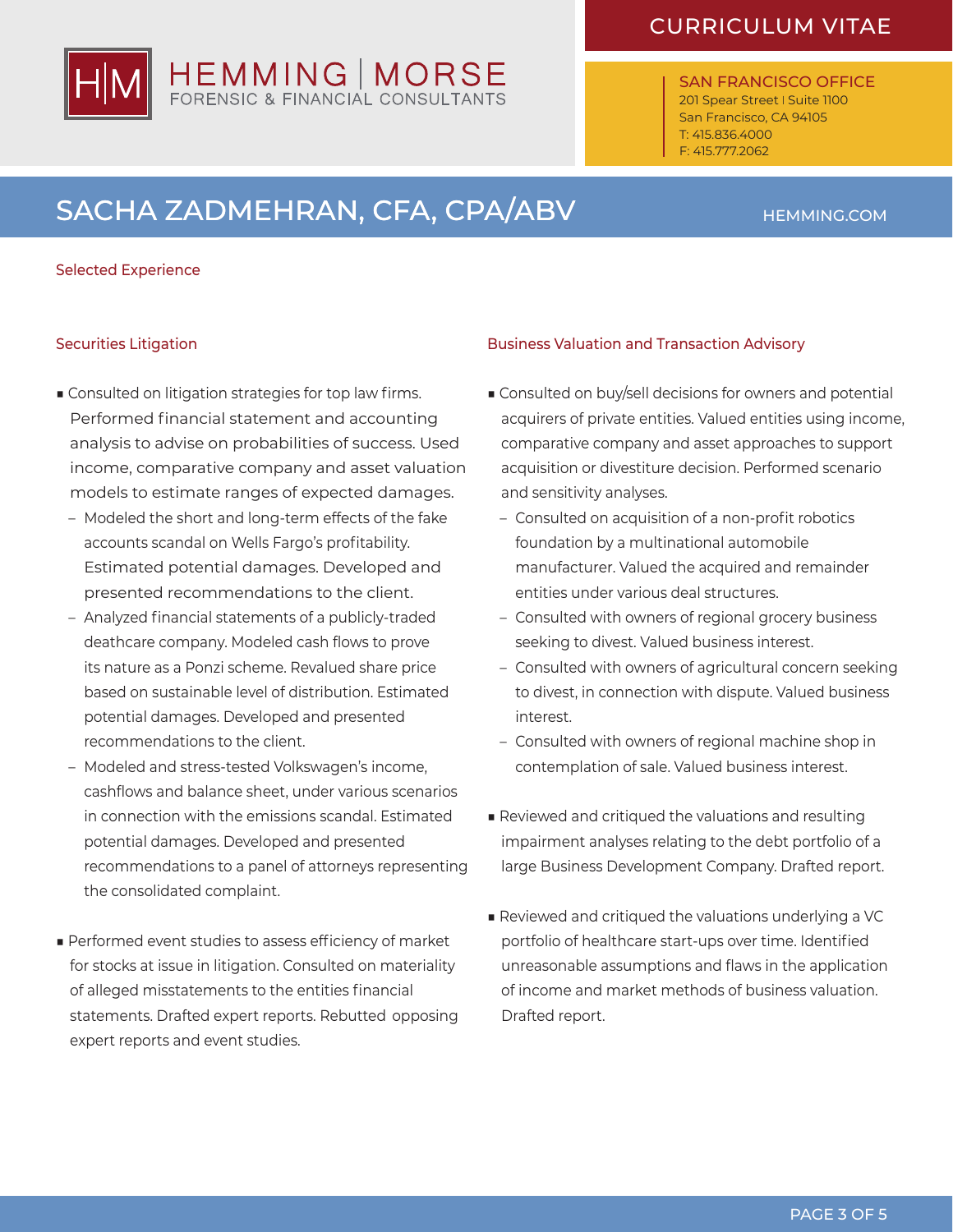SAN FRANCISCO OFFICE 201 Spear Street I Suite 1100 San Francisco, CA 94105 T: 415.836.4000 F: 415.777.2062

# SACHA ZADMEHRAN, CFA, CPA/ABV **HEMMING.COM**

#### Selected Experience continued

#### Economic Damages

- Estimated loss of business value and/or damages suffered by entities in various industries
	- Assisted expert for defendants, a multinational semiconductor manufacturer, in an antitrust action brought by Rambus, a high-profile computer memory interface technology firm. Analyzed industry trends. Rebutted opposing expert's economic damages model and assisted expert through trial testimony.
	- Assisted expert for plaintiff in antitrust litigation. Analyzed industry and evolution of market share and operating margins prior to and after obtaining of monopoly power by defendant. Calculated past and future economic damages.
	- Assisted consultant for plaintiffs, several institutional investors, in determining whether a steel manufacturing entity in Thailand would have survived a major industry downturn, but for fraud allegedly committed by the entity. Analyzed steel industry and accounting model used at offering.
	- Assisted expert for plaintiffs in an antitrust matter to analyze defendant's, a software developer, accounting records and sales databases. Performed damage analysis.
	- Assisted expert for plaintiffs to calculate damages in various wage and hour class action litigations.

#### Accountants' Professional Liability

- Assisted expert in evaluating GAAP compliance in various matters involving alleged material financial misstatements of publically traded and privately held business, including the following key accounting areas:
	- Revenue recognition and related revenue reserve requirements
	- Allowance for uncollectible receivables and loan and lease loss reserves
	- Derivative and complex securities accounting, including hedge accounting and valuation considerations
- Assisted expert in evaluating quality of audits performed under GAAS and PCAOB Standards for both publically traded and privately held entities
	- Assisted expert for plaintiffs in several Enron related litigations. Analyzed structured trading transactions used to obtain off-balance sheet financing, assessed whether Enron's financial statements were prepared in accordance with GAAP, and assessed whether Arthur Andersen's audits were performed in accordance with GAAS.
	- Assisted expert for SEC in assessing whether the financial statements of a high-tech company were prepared in accordance with GAAP and whether related audits were performed in accordance with GAAS.